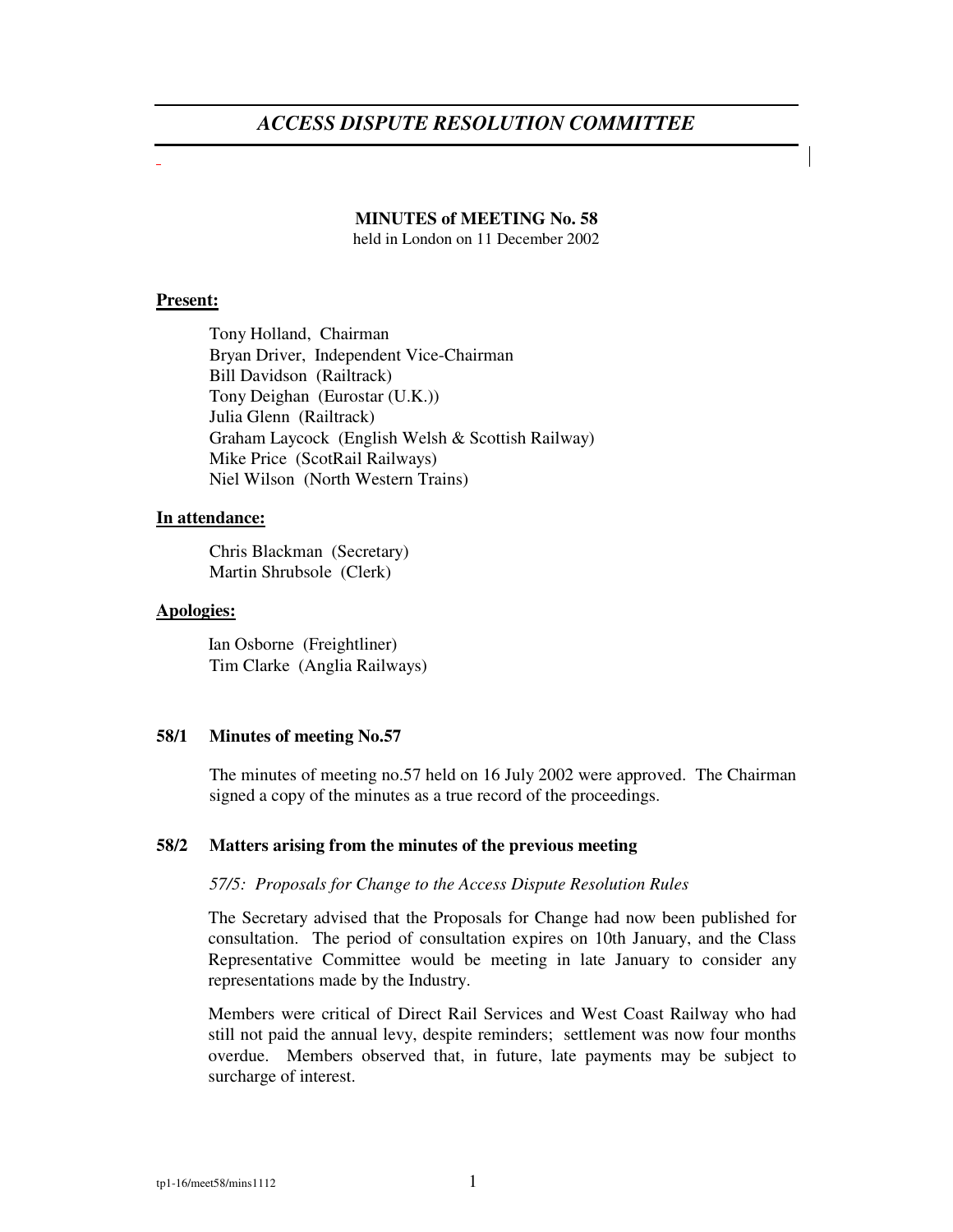## **58/3 Changes in Membership**

The Secretary reported on the results of elections that had taken place earlier in the day at the Annual Class Meetings. Members noted that the changes would be published in due course.

## **58/4 Budget outturn for 2002/03 and Preliminary budget for 2003/04**

Members noted the Committee's expenditure for the current year was satisfactorily within budget, and that the outturn for 2002/03 indicated a surplus of income against expenditure. Members also endorsed the preliminary budget for 2003/04; this will be subject to formal review at the next quarterly meeting, when further emerging data would also be taken into account.

## **58/5 Update on References**

The Secretary advised members that he had received notification of a reference from Thameslink Rail and two other Train Operators on the subject of charges associated with the application of the Railtrack Independent Station Access Conditions. A hearing is provisionally earmarked for February 2003.

## **58/6 Recent and prospective Proposals for Change to the Access Conditions**

It was noted that Proposals for Change to Part B of the Track Access Conditions had recently been the subject of consultation with Industry Parties, and had been approved subject to some minor modifications following discussion at a recent meeting of the Class Representative Committee. The proposals are now awaiting approval by the Rail Regulator.

# **58/7 Appeals referred to the Rail Regulator**

Julia Glenn explained that Railtrack was concerned at the time taken between the hearing by the Rail Regulator of an appeal against the determination of a Sub-Committee and the issue of a decision. It is realised that cases submitted on appeal will normally contain very significant issues, but nevertheless there was concern about the delay in the case of Railtrack's appeal against determination NV33, which had been submitted in early spring 2002, and heard by the Regulator in early July 2002. Judgement had been expected, initially in August, though revised to 31 October; however, the parties are still waiting for a decision. The delay was causing difficulties, as it was hindering the conclusion of that case and any possible associated related matters.

The general experience is that the appeal process is an unduly long process. Other Members commented, in respect of a different case where the decision is still awaited, that issues about points of principle relating to the development of the timetable need to be settled urgently in order that they can be incorporated into the next Timetable Development Period.